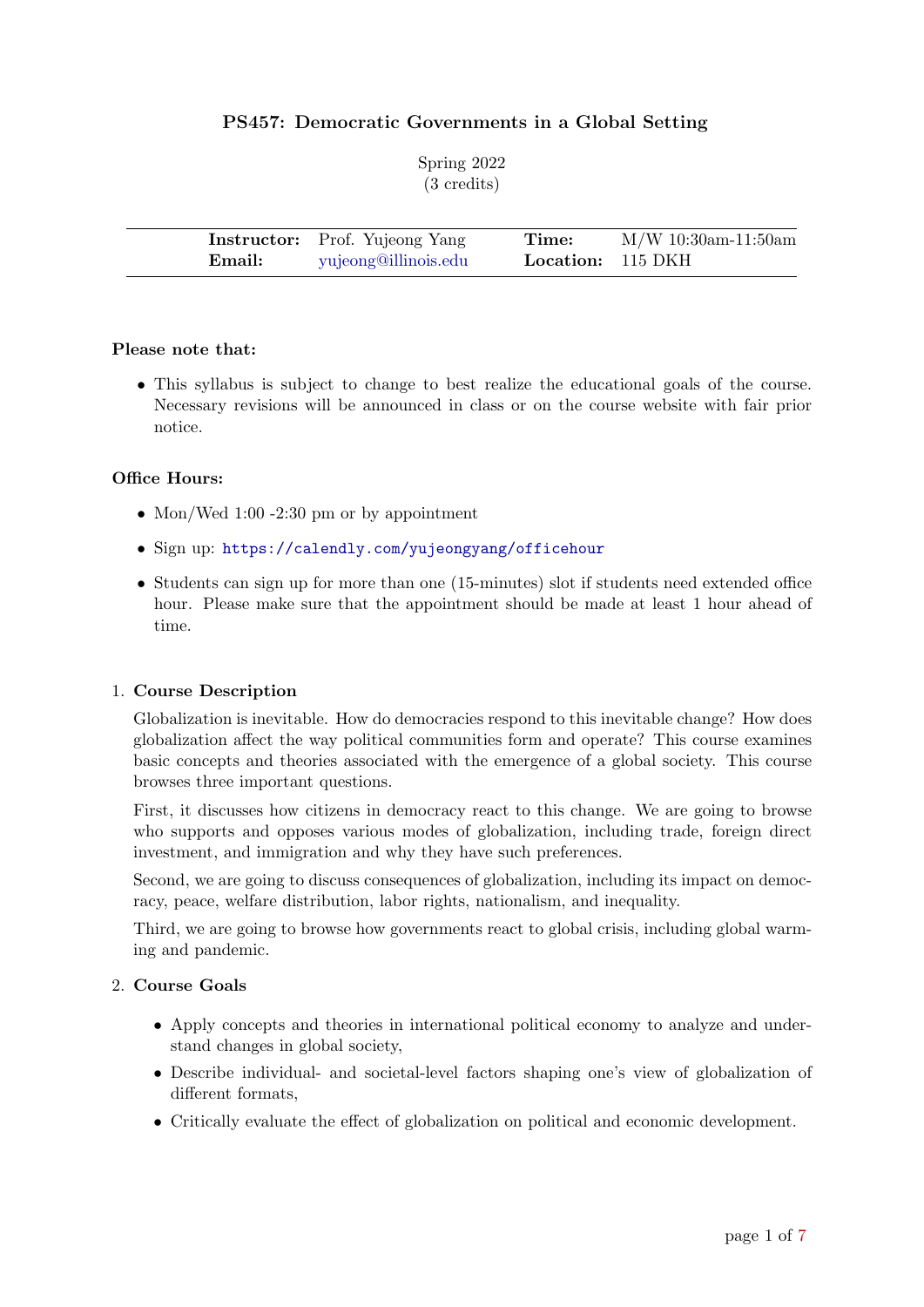#### 3. Course Materials

There is no textbook for the course. All readings will be made available on Compass. Please ensure that you have completed all readings before lecture. Most of reading materials are from advanced social science research. It is NOT required to understand every word of every reading or memorize every detail.Focus, instead, on the broader argument and understand the main findings of the article. Here's some useful tips regarding how to read an academic paper: [https://www.youtube.com/watch?v=SKxm2HF\\_-k0](https://www.youtube.com/watch?v=SKxm2HF_-k0)

#### 4. iClicker

I am going to check students' attendances and participation using I-clicker. Students can participate in class activities using either the iClicker student mobile app, or using a handheld iClicker remote. Remotes can be purchased from campus bookstores or online. Students who use the app can purchase an iClicker subscription by signing in to your account on the iClicker student web app [\(https://student.iclicker.com\)](https://student.iclicker.com).

Either you use an app or a handheld remote, you should create your iclicker account unless you already have one (If you already have the account, simply log in, instead of creating another account.) If this is first time using the iclicker, you can create your account here [\(https://student.iclicker.com\)](https://student.iclicker.com). After signing in (or logging in), click the + button, enter "University of Illinois at Urbana Champaign", and the course number "PS457". You will see "PS457: Democratic Gov in a Global Setting (Yang)". Click 'Add this course' to complete the process.

#### 5. General Expectations

Aside from attending lectures and discussion sections, students are expected to devote around 5-7 additional hours per week learning the topics of the course through readings (2 - 3hrs), homework assignments  $(2 - 3\text{hrs})$ , and (optional) online quizzes  $(20 \text{ min} - 1\text{hr})$ .

#### 6. Course Requirements and Assignments

| Final Project Proposal (April 10, 2022) $\ldots$ 10 points |  |
|------------------------------------------------------------|--|
|                                                            |  |
| Reading Assignments (5 points $\times$ 8)  40 points       |  |
|                                                            |  |
|                                                            |  |

## • Midterm  $#1 \& #2$  and Final (60 points each)

The format of the midterms and final will consist of a combination of  $T/F$  questions, multiple choices, short answers. Examples of  $T/F$  questions and multiple choices will be shared during the lecture. The short answer questions will be drawn from the key terms identified at the beginning of each set of lecture notes. Students are expected to provide 4-5 sentences which define the concept and explain its relevance to the study of international politics). The final exam is cumulative.

## • Reading Assignments (5 points  $\times$  8)

There are 11 reading assignments throughout the semester. Student may skip up to 3 reading assignments without any penalties. For those who submit more than the required eight sets, only their most successful eight sets will be used when calculating their final grades. Students who have never skipped a reading assignment would receive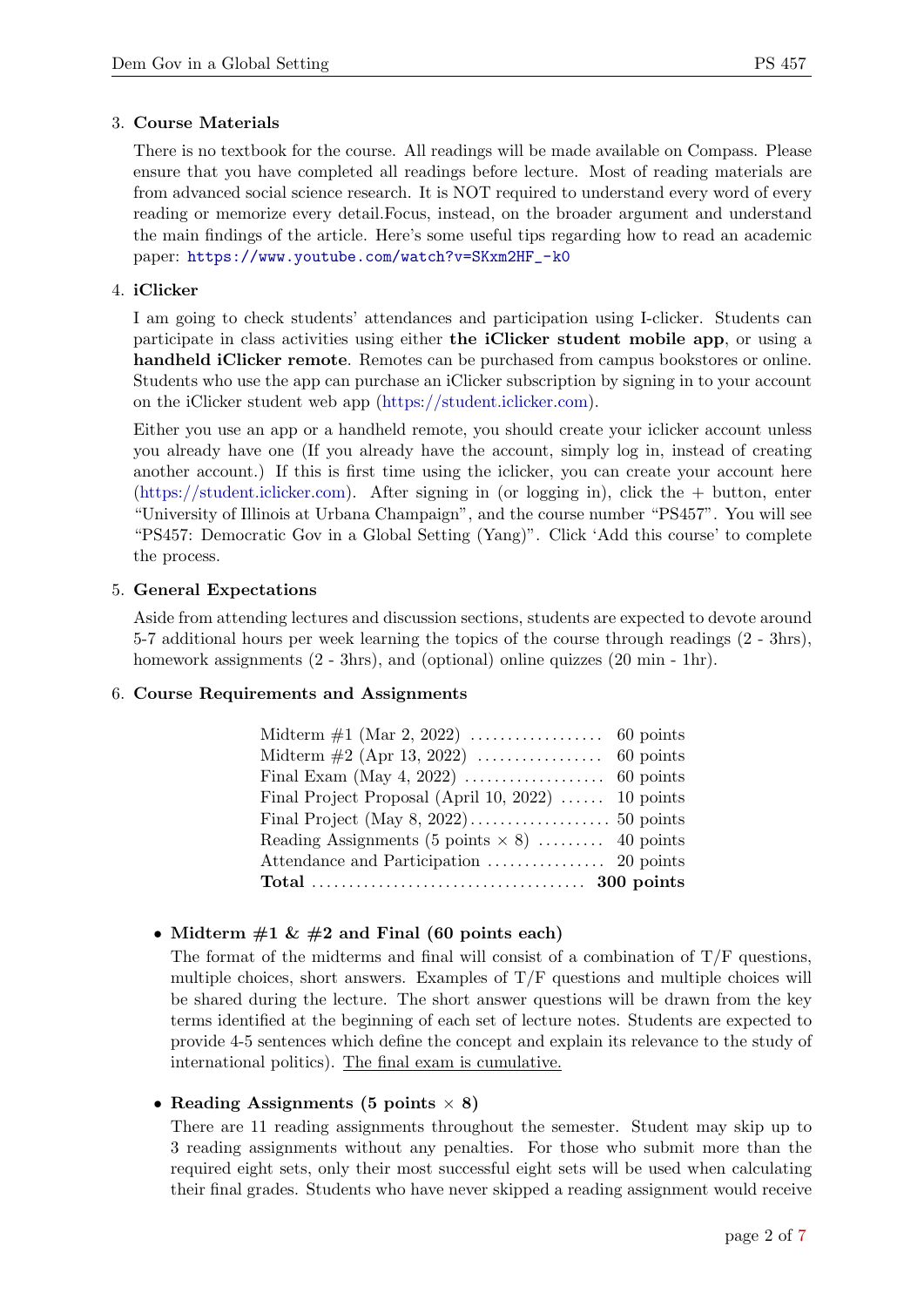extra-credit points. Reading questions for the homework assignments will be distributed through the Canvas website. Answers should be uploaded to Compass > Reading Assignment folder by 11:59pm Sunday each week. Please save and upload your assignment as either .pdf or .doc (or .docx) file.

• Final Project (60 points)

In the final project, students are asked to develop a course module for students in next year's "Democratic Government in a Global Setting". Each course module should identify a relevant topic (e.g., Trade war, terrorism, global refugee issues), develop discussion questions, and introduce the controversies surrounding the topic. Detailed rubrics will be provided in early march. Students are required to submit an one-page proposal by April 10. On May 2, students will have opportunities to get helpful feedback from the peers to improve their course module.

## • Attendance and Participation (20 points)

Attendance and participation grade will be based on student's preparation for, attendance of, and participation in lecture and class discussion.

- Those who are uncomfortable speaking up in section can earn participation points by having discussion during the office hours.
- Students can opt to miss up to three lectures per semester without penalty. Every each subsequent absence will be penalized (- 1 point for each subsequent absence). If students habitually miss lecture or section without excuse (8 or more times per semester), they will receive zero of 20 points.
- Full attendance at all lectures without active participation in will earn students no higher than a 18 (out of 20 points).

## • Assignment of Grades

Letter grades will be calculated according to the following scale:

|  |  |  | $A+$ (291 - 300) B+ (261 - 269) C+ (231 - 239) D+ (201 - 209) |
|--|--|--|---------------------------------------------------------------|
|  |  |  | A $(279-290)$ B $(249-261)$ C $(219-230)$ D $(189-200)$       |
|  |  |  | A- (270 - 278) B- (240 - 248) C- (210 - 218) D- (180 - 188)   |

## 7. Classroom Policies

## • Late policy

Any assignments should be submitted by the deadline stated on the syllabus. Assignments turned in within an hour of the due date will lose 10 percent of total points. Assignments turned in within a day of the due date (i.e. 24 hours past the deadline) will lose 20 percent of total points. Any assignments turned in after that will receive zero (0) points. The student alone is responsible for uploading assignments on time and in a readable format (either PDF or word).

## • Missing Exams

There is **NO** makeup exam. If a personal emergency prevents students from taking exams on time, the student must contact the instructor at least three days BEFORE the scheduled exam date.

## • Syllabus Policies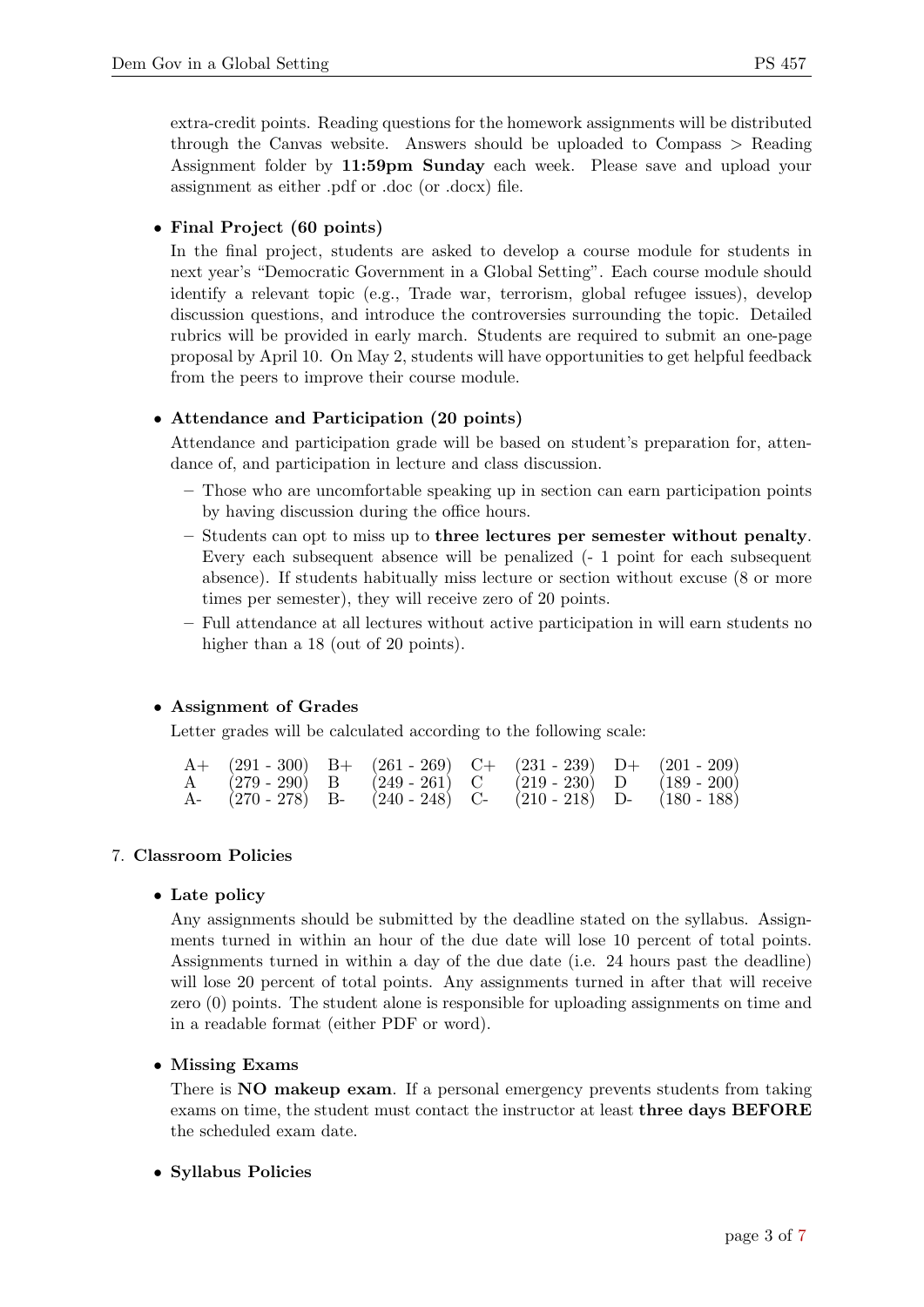The syllabus of each class is filled with important information that helps you succeed in the class. Hence, it is important to read the syllabus thoroughly. However, please also note that the syllabus is subject to change. If any change is made, I will let students know in advance. If you have made it this far, please use google image to find a picture of a cookie monster, and send it to me attached to email with the subject line "PS457: Me want cookie".

## • Academic Honesty

All work that a student submit and complete in the course must be the student's own. It is students' responsibility to refrain from infractions of academic integrity, from conduct that may lead to suspicion of such infractions, and from conduct that aids others in such infractions. "I did not know" is not an excuse. Please refer to the Academic integrity policy and procedure. [https://studentcode.illinois.edu/](https://studentcode.illinois.edu/article1/part4/1-401/) [article1/part4/1-401/](https://studentcode.illinois.edu/article1/part4/1-401/)

## • Students with Disabilities

The instructor will do their utmost to make appropriate accommodations for students with disabilities. As explained in the University of Illinois Student Code, these accommodations can be coordination through the Division of Disability Resources and Educational Services, reachable at (217) 333-4603 or <disability@illinois.edu>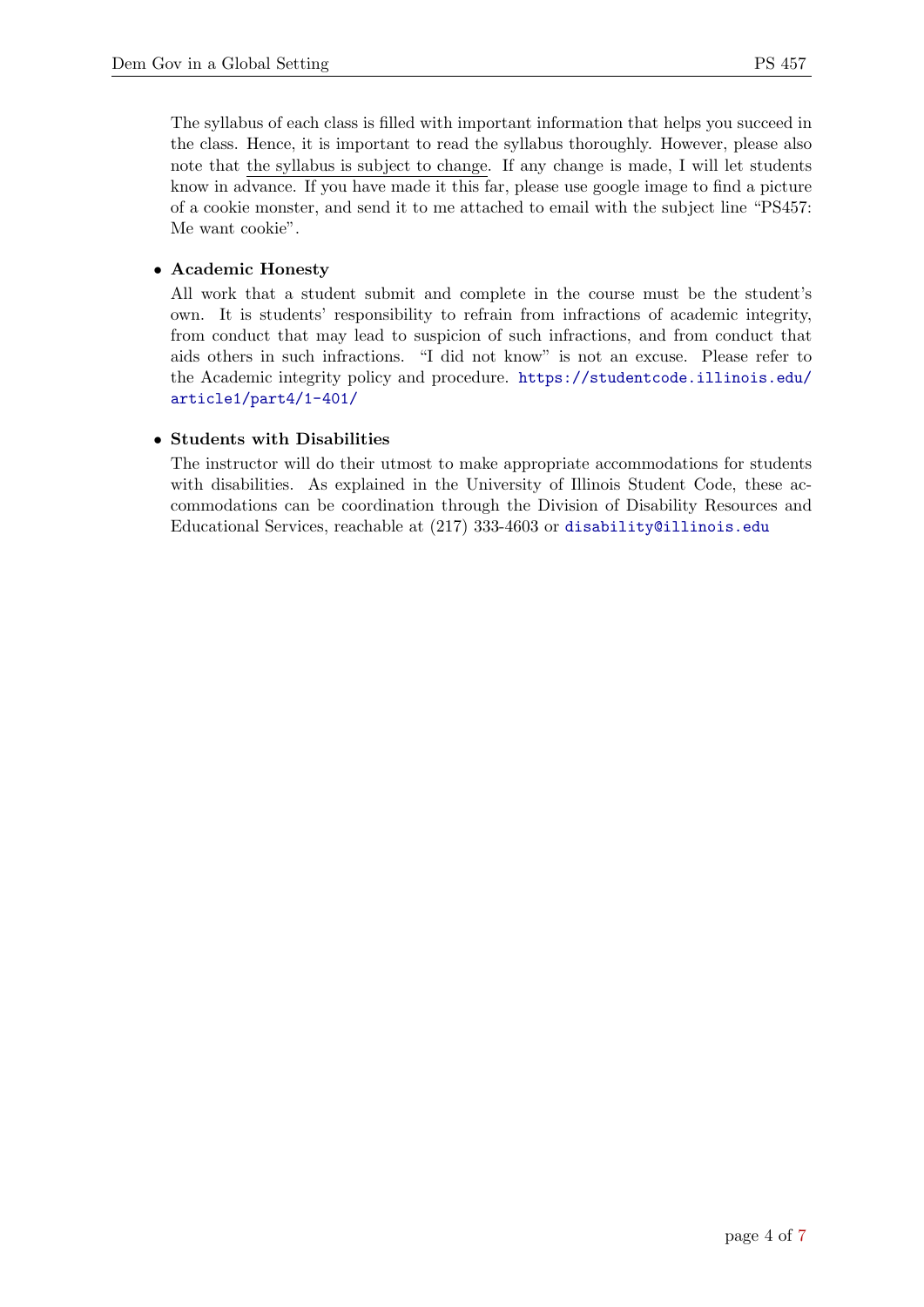#### 8. Course Outline and Reading Schedule

#### Week 1. Introduction to Politics of Globalization

Monday, January 25 - Introduction

• Syllabus: Democratic Government in Global Politics

# Week 2. Part I : Who Supports and Opposes Globalization? - Trade (1) Assignment  $#1$  by January 23

January 24 - Individual Preferences over Trade : Factor-Based Models and Class Conflict

• Oatley, Thomas. Chapter 4. A Society-Centered Approach to Trade Politics. in International Political Economy Edition 5. Longman. (2012)

January 26 - Individual Preferences over Trade: Sector-Based Model and Industrial Conflicts

• Hiscox, Michael J. "Commerce, coalitions, and factor mobility: Evidence from congressional votes on trade legislation." American Political Science Review (2002): 593-608.

## Week 3. Part I: Who Supports and Opposes Globalization? - Trade (2)

#### Assignment  $#2$  by January 30

January 31 & February 2 - Individual Preferences over Trade : Sociotropic Explanation

- Mansfield, Edward D., and Diana C. Mutz. "Support for free trade: Self-interest, sociotropic politics, and out-group anxiety." *International Organization* 53 (2009): 425-457.
- Hainmueller, Jens, and Michael J. Hiscox. "Learning to love globalization: Education and individual attitudes toward international trade." International Organization (2006): 469-498.

# Week 4. Part I: Who Supports and Opposes Globalization? - Immigration Assignment #3 by February 6

Feb 7 & 9 - Individual Preferences over Immigration

- Hainmueller, Jens, and Michael J. Hiscox. "Attitudes toward highly skilled and lowskilled immigration: Evidence from a survey experiment." American political science review (2010): 61-84.
- Baerg, Nicole Rae, Julie L. Hotchkiss, and Myriam Quispe-Agnoli. "Documenting the unauthorized: Political responses to unauthorized immigration." Economics  $\mathcal{B}$  Politics 30, no. 1 (2018): 1-26.
- Andersson, Henrik and Sirus H. Dehdari. "Workplace Contact and Support for Anti-Immigration Parties." American Political Science Review 115, no. 4 (2021): 1159–74.
- Bearce, D. H., & Connell, B. J. (2021). Government compensation and citizen support for immigration openness. Economics & Politics, 1– 23.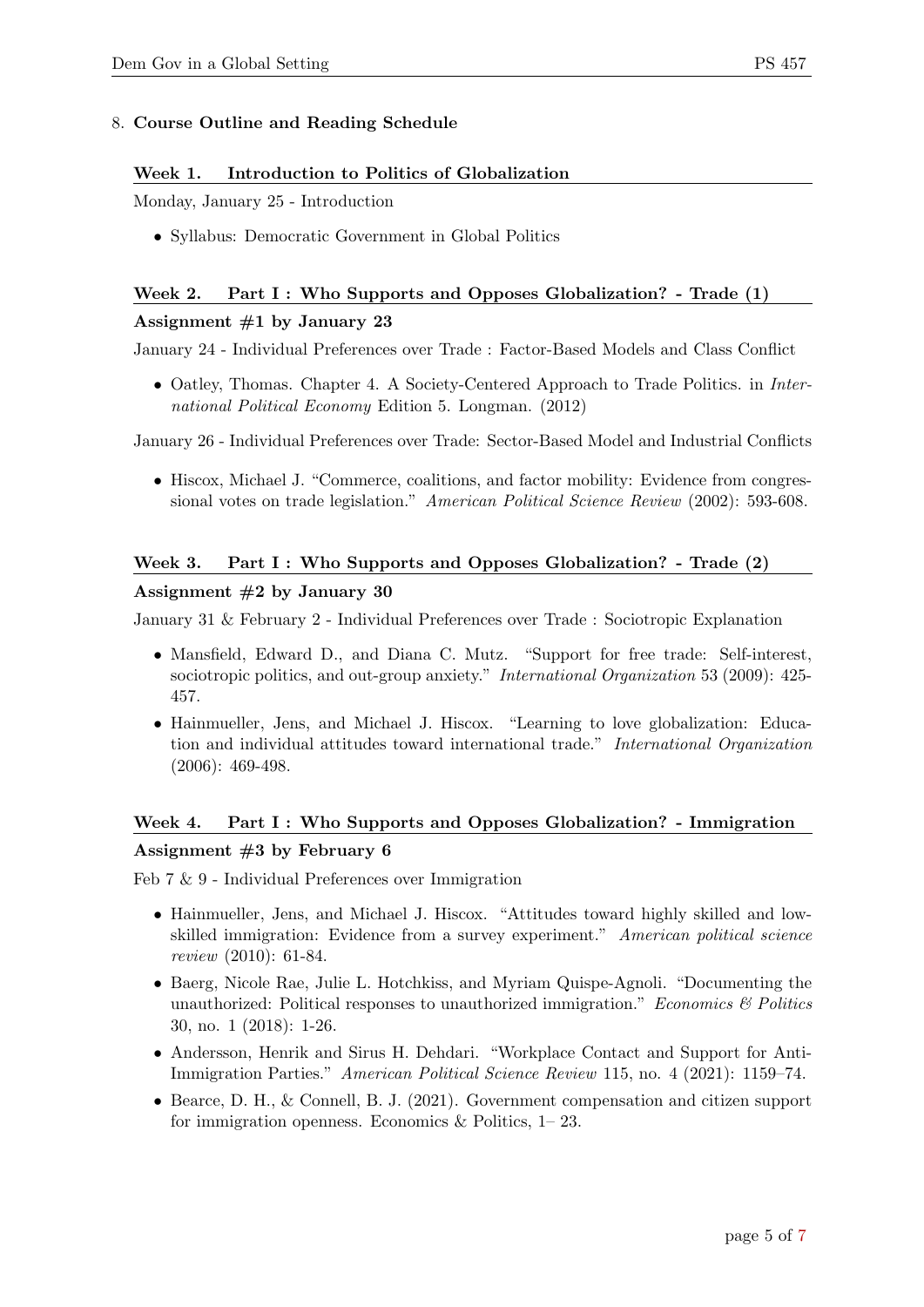## Week 5. Part I: Who Supports and Opposes Globalization? - FDI

#### Assignment #4 by February 13

February 14 & 16 - Individual Preferences over FDI

- Owen, Erica. "Unionization and Restrictions on Foreign Direct Investment" *Interna*tional Interactions 39, no. 5 (2013): 723-747.
- Li, Xiaojun, and Ka Zeng. "Individual Preferences for FDI in Developing Countries: Experimental Evidence from China." Journal of Experimental Political Science 4, no. 3 (2017): 195–20.

#### Week 6. Part I: Who Supports and Opposes Globalization? - Foreign Aid

#### Assignment #5 by February 20

February 21 & February 23 - Factors Affecting Support for Foreign Aid

- Paxton, Pamela, and Stephen Knack. "Individual and country-level factors affecting support for foreign aid." International Political Science Review 33, no. 2 (2012): 171- 192.
- Kohno, Masaru, Gabriella R. Montinola, Matthew S. Winters, and Gento Kato. "Donor competition and public support for foreign aid sanctions." Political Research Quarterly 74, no. 1 (2021): 212-227.

#### Week 7. Midterm 1

February 28 - Exam Review

March 2 - Midterm #1

## Week 8. Part II : Consequences of Globalization - Welfare Expansion

#### Assignment #6 by March 6

March 7 & 9 - Globalization and Welfare Expansion

- Hays, Jude C., Sean D. Ehrlich, and Clint Peinhardt. "Government spending and public support for trade in the OECD: An empirical test of the embedded liberalism thesis." International Organization (2005): 473-494.
- Kim, Sung Eun, and Krzysztof J. Pelc. "The Politics of Trade Adjustment Versus Trade Protection."Comparative Political Studies, (September 2020).

## Week 9. Part II : Consequences of Globalization - Poverty and Inequality

#### Assignment #7 by March 20

March 21 & 23 - Globalization, Inequality, and Poverty

- Rudra, Nita. "Globalization and the decline of the welfare state in less-developed countries." International Organization 56, no. 2 (2002): 411-445.
- Oatley, Thomas. Chapter 16. Globalization: Consequences and Controversies. in International Political Economy, Edition 5. Longman. (2012).

## Week 10. Part II : Consequences of Globalization - Populism and Nationalism Assignment #8 by March 27

# March 28 & 30 - Globalization, Populism, and Nationalism